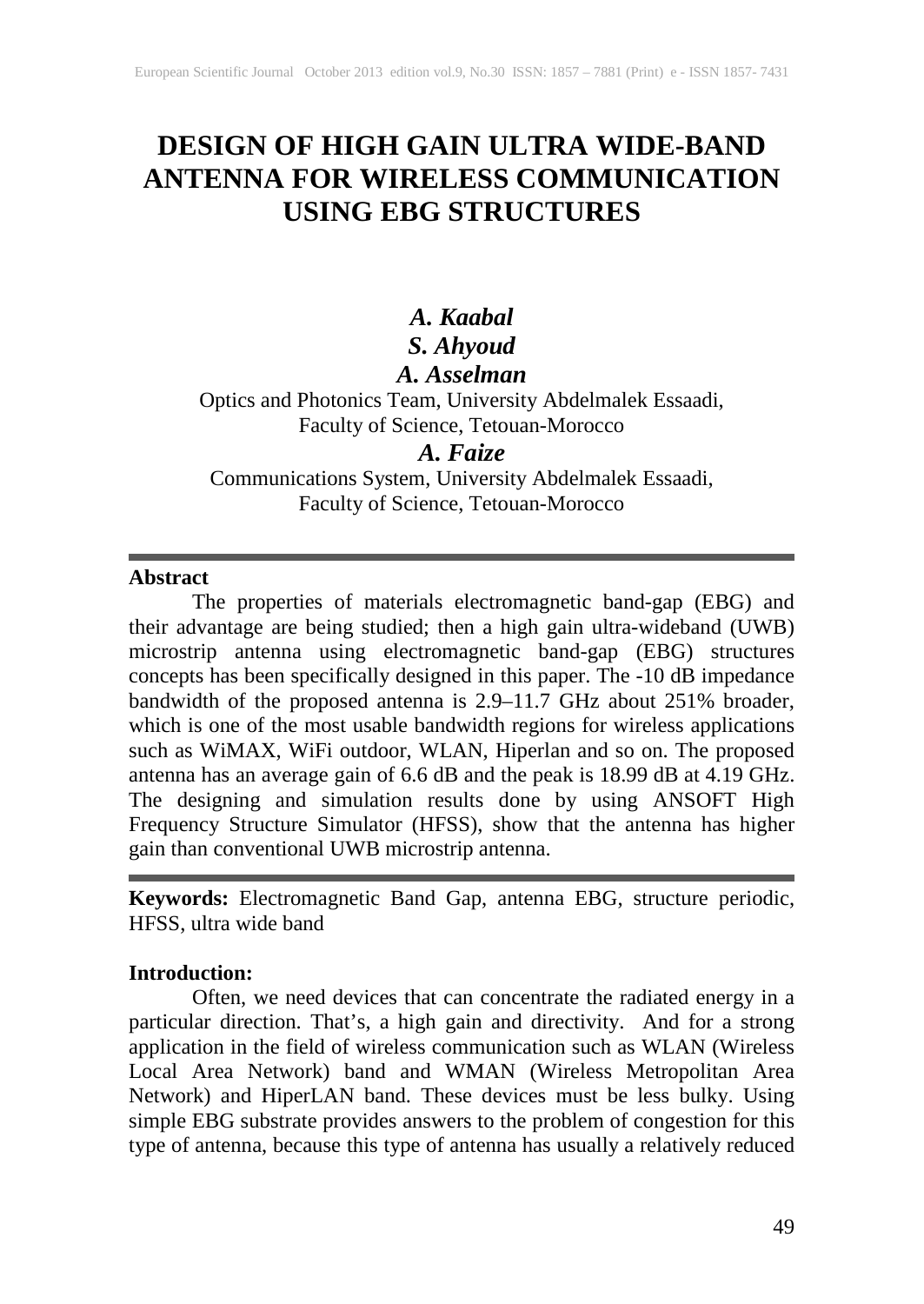thickness ( $e \le \lambda$ ) unlike many other focalized systems (parabolic antennas, cornets, lenses).

Rayleigh in 1887 shows that a periodic structure type Bragg mirror can create a frequency band within which any electromagnetic propagation is impossible (Yannick MERLE, 2003, Julien DROUET, 2007, Eric ARNAUD, 2010). EBG resonator antennas typically consist of an EBG material placed a half-wavelength above a ground plane containing a single source. The EBG material and ground plane form a single resonator that acts as a spatial filter to the source and creates highly gain and directional radiation characteristics. Several different types of EBG materials have been used to create these antennas, and the materials may be classified according to the dimensionality of the periodicity (Yannick MERLE, 2007). In 1987, E. Yablonovitch and S. John extend the concept of Bragg mirrors in 2 and 3 dimensions (E. Yablonovitch, 1993, E. Yablonovitch, 2000, S. John, 1987, A. M. M.PLIHAL,1991, M. P.R VILLENEUVE,1992, JIN Chong-jin et al. , 1999, Alexander J. Glass, 2005 ). The propagation of electromagnetic waves within these materials generates strong interactions with the components of materials. As soon as the wavelength becomes less than spatial period of material, the laws of propagation become dispersive and anisotropic. This creates spatial and frequency filtering, creating the bandgap (Julien DROUET, 2007).



**Figure 1:** representation schematic of a Bragg mirror consists of two types of layers; one of permittivity єr and the other is air.

### **Theory**

The Maxwell's equations for an electromagnetic wave propagating through a dielectric medium with no free charge or current are given by: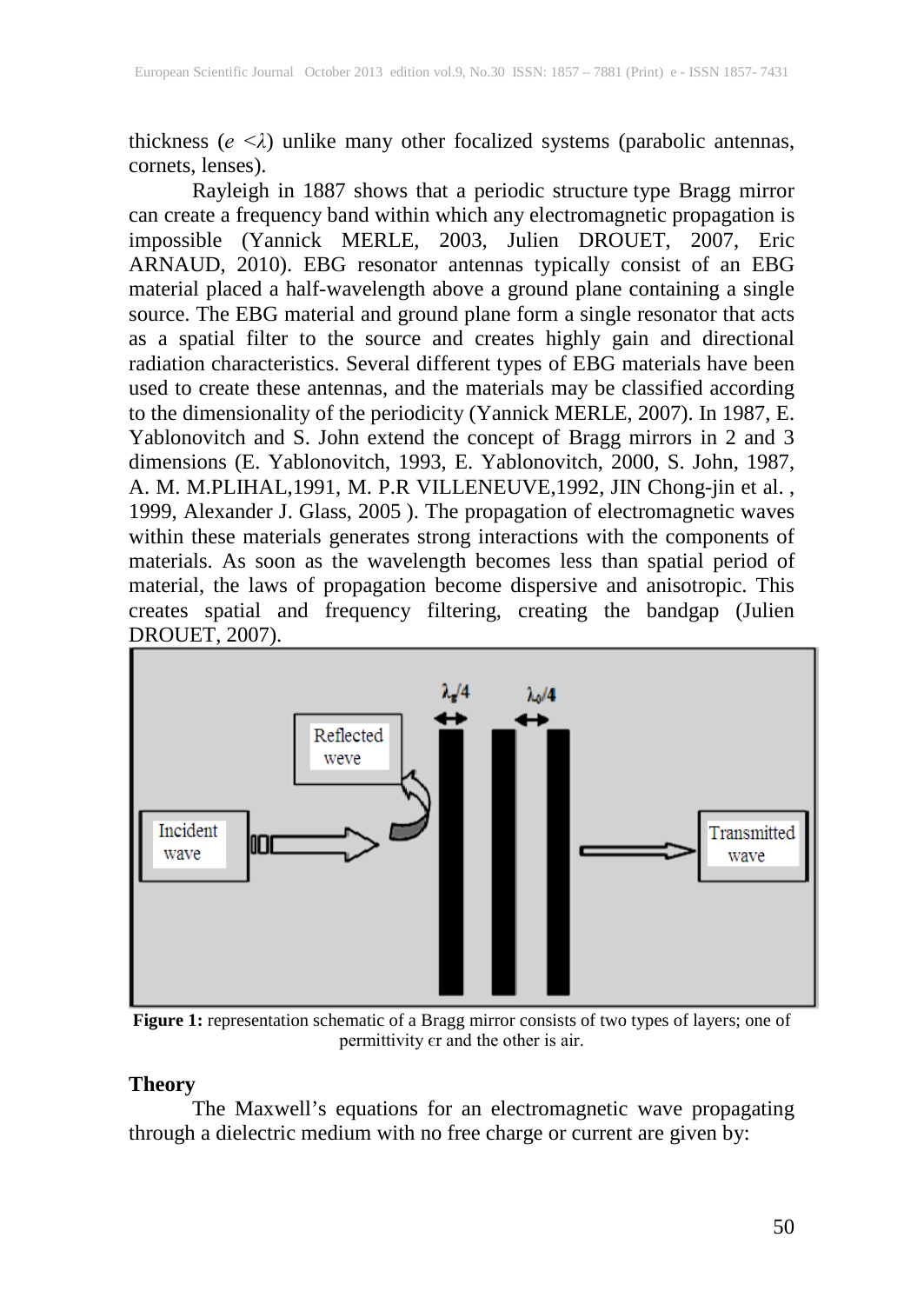| rot $\vec{E} = -\mu \frac{\partial \vec{H}}{\partial t}$                             | (1) |
|--------------------------------------------------------------------------------------|-----|
| $\overrightarrow{\text{rot}} \vec{H} = \epsilon \frac{\partial \vec{E}}{\partial t}$ | (2) |
| $div \vec{E} = 0$                                                                    | (3) |
| $div \vec{H} = 0$                                                                    | (4) |

Where the time dependence of the electromagnetic field has been taken to be:

| $\vec{E}(\vec{r},t) = \vec{E}(\vec{r})e^{-i\omega t}$ | (5) |
|-------------------------------------------------------|-----|
| $\vec{B}(\vec{r},t) = \vec{B}(\vec{r})e^{-i\omega t}$ | (6) |

Combining now the Maxwell's equations, we get the second-order differential equation for the electric field which satisfies the equation in each layer:

$$
\overrightarrow{\mathbf{E}} + \frac{\omega^2 \cdot \varepsilon_r(x, y, z)}{\varepsilon^2} \overrightarrow{\mathbf{E}} = \overrightarrow{\mathbf{0}} \tag{7}
$$

Where *c* is the vacuum speed of light and  $\epsilon_{\bf r}({\bf x},{\bf y},{\bf z})$  is the permittivity for the layer.

In a one-dimensional system of a periodicity along the *z*-axis, the equation (7) becomes:

$$
\frac{\partial^2 E(z)}{\partial z^2} + \frac{\omega^2 . \epsilon_r(z)}{c^2} E(z) = 0 \tag{8}
$$

And as the permittivity  $\mathbf{\epsilon}_r(z)$  is periodic with period *d*, it is possible to highlight the notion of allowed bands and bandgaps again. Thus, the equation (8) can be solved by considering a one-dimensional periodic lattice. The shape of the permittivity  $\epsilon_{\kappa}(z)$  is described in the figure (2).

If 
$$
0 < x < a
$$
 then  $\epsilon_r(z) = 1$  and  $\frac{\partial^2 E_{AB}(z)}{\partial z^2} + \frac{\omega^2}{c_s^2} E_{AB}(z) = 0$  (9)

If 
$$
a < x < a + d
$$
 then  $\epsilon_r(z) = \epsilon_r$  and  $\frac{\partial^2 E_{BC}(z)}{\partial z^2} + \frac{\omega^2 \cdot \epsilon_r}{c^2} E_{BC}(z) = 0$  (10)



**Figure 2:** periodic dielectric constant  $\epsilon_{\mathbf{r}}(z + d) = \epsilon_{\mathbf{r}}(z)$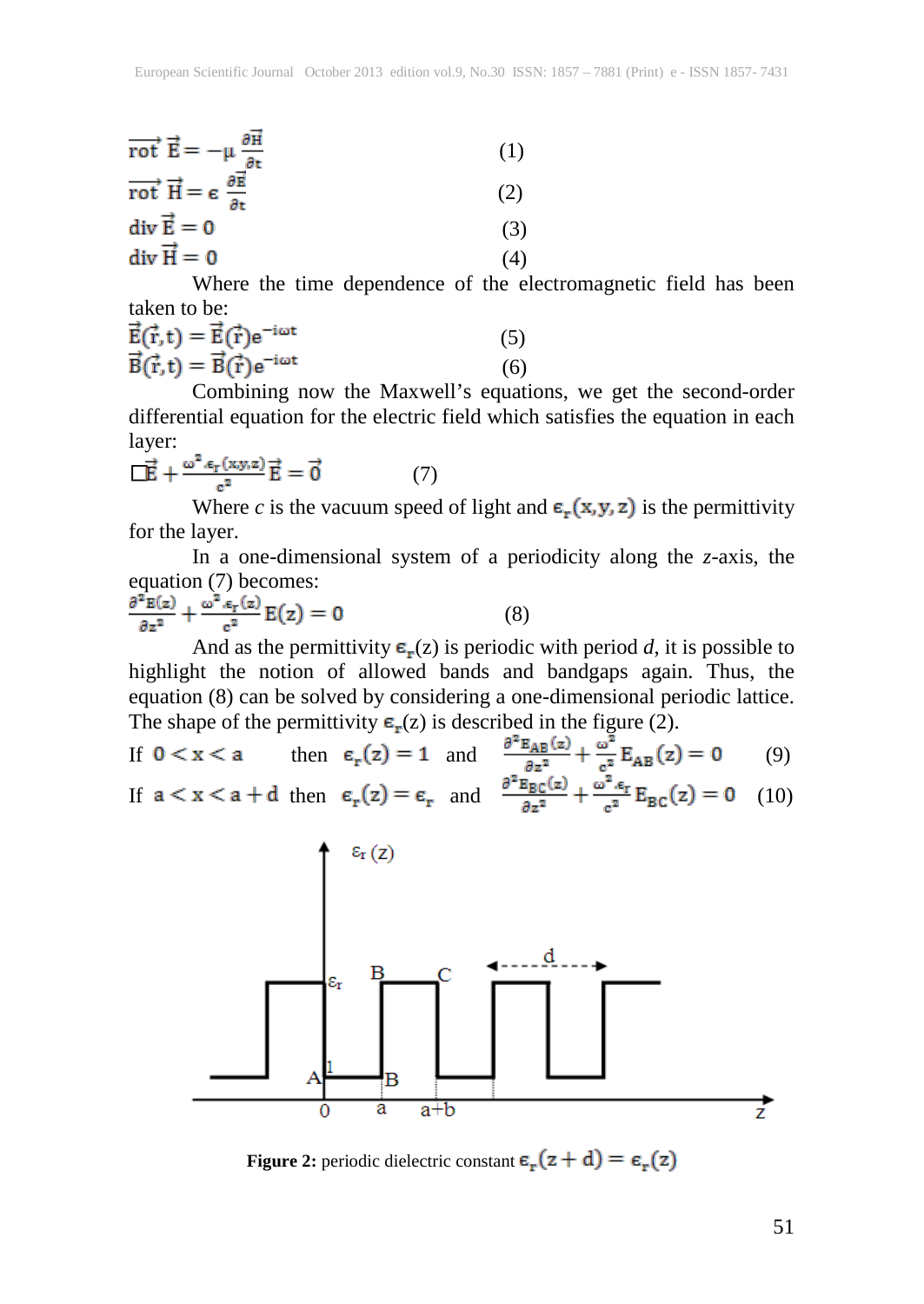The previous solutions of differential equations are respectively:<br> $E_{AR}(z) = A\cos(\alpha z) + B\cos(\alpha z)$  (11) (11)  $E_{BC}(z) = C\cos(\beta z) + D\cos(\beta z)$  (12) With  $\beta = \frac{\omega}{\sigma} \sqrt{\epsilon_r}$  and  $\alpha = \frac{\omega}{\sigma}$ 

Using the fact that at point B the function  $E(z)$  and its derivative  $E$ (z) are continuous, and the  $\varepsilon_{\mathbf{r}}(z)$  is periodic, and that the electric field E (z) which satisfies the equation (8) has a Bloch function solution of  $E(z) = u(z)e^{jkz}$  (13)

Where  $u(z)$  is a periodic function with the same period  $d$  as the permittivity distribution; that's,  $u (z + d) = u (z)$ , and *k* is a constant wavelength. Thus, it is possible to easily show the following dispersion relation:

 $cos(\alpha a) cos(\beta b) - sin(\alpha a) sin(\beta b) \frac{\epsilon_r + 1}{2\sqrt{\epsilon_r}} = cos[k(a + b)]$  (14)

The figure 3 shows that the left side of the equality can be greater than 1 or less than -1, but the second member is always between -1 and +1. In this case, there is no wave vector k which satisfies the dispersion relation. So, no electromagnetic wave propagates. Such as  $\alpha$  and  $\beta$  both depend on the pulse ω, then we talk about a forbidden band of frequencies. So the onedimensional periodic material prevents electromagnetic waves from spread in these considered frequencies.



**Figure 3:** dispersion diagram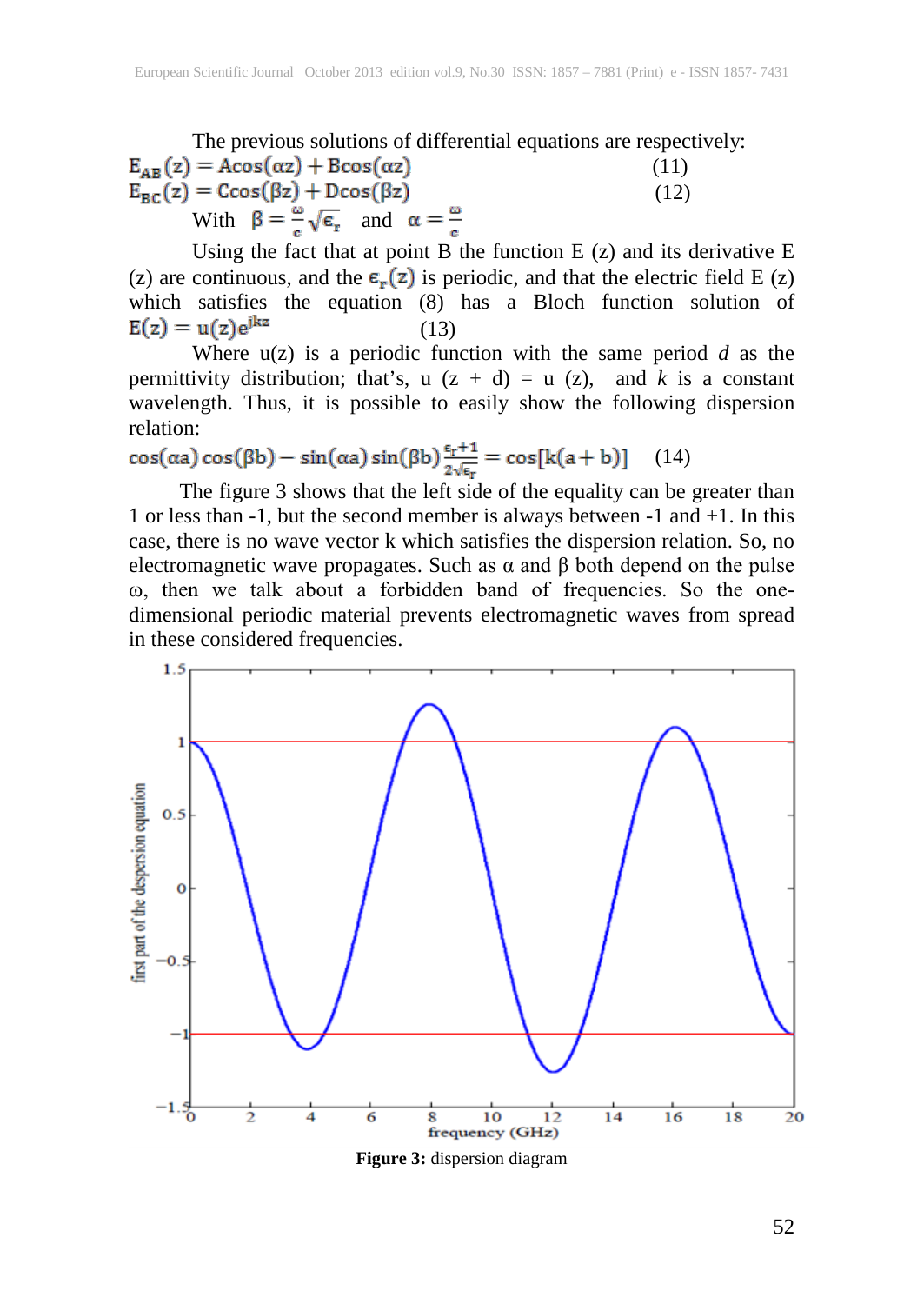In order to solve the photonic band equation, and for antenna application, we need to compute the reflection coefficient  $\Gamma$  and the transmission coefficient T. This is most simply computed by using the transfer-matrix method as outlined below, a method that is quite familiar in the treatment of light transmission in layered media. We first divide the cell into a large number N of segments along z such that the refractive index in each layer may be considered to be a constant. For each of the two modes TE or TM, the electromagnetic fields at the left and right end of the layer are related via the  $2 \times 2$  transfer matrix M<sub>i</sub>.



**Figure 4:** Sketch of the each layer

$$
\begin{bmatrix} \mathbf{E}_1 \\ \mathbf{B}_1 \end{bmatrix} = \mathbf{M}_i \begin{bmatrix} \mathbf{E}_2 \\ \mathbf{B}_2 \end{bmatrix}
$$
 (15)

Since  $E_i$  and  $B_i$  are the tangential components of the electromagnetic field on the left and right sides of the unit cell.

Where: 
$$
M_i = \begin{bmatrix} \cos \delta_i & \sin \delta_i / \gamma_i \\ i \gamma_i \sin \delta_i & \cos \delta_i \end{bmatrix}
$$
 (16)  
With:  $\delta_i = -d_i k_i$  (17)  

$$
\gamma_i = \begin{cases} \frac{k_i}{\omega} & (\text{TE}) \\ \frac{\left(\frac{n_i}{c}\right)^2}{\omega} & (\text{TM}) \end{cases}
$$
 (18)

 $k_i = \left(\frac{\omega}{\epsilon}\right) n_i$  in the case of normal incidence,  $n_i$  is the refractive index of the ith layers,  $d_i$  is its thickness, and c is the vacuum speed of light.

The overall transfer matrix corresponding to the entire unit cell, treated as a multilayer stack consisting of *N* segments, is the product of the individual transfer matrices:

 $\mathbf{M} = \begin{bmatrix} \mathbf{m}_{11} & \mathbf{m}_{12} \\ \mathbf{m}_{21} & \mathbf{m}_{22} \end{bmatrix} = \lim\nolimits_{\mathbf{N} \to \infty} \prod_{i=1}^{\mathbf{N}} \mathbf{M}_i \left( 19 \right)$ 

The transmission and the reflection coefficients for the entire multilayer stack may be written in terms of the following two quantities:

$$
T = \frac{2I_0}{\Gamma_0 m_{11} + \Gamma_0^2 m_{12} + m_{21} + \Gamma_0 m_{22}} \tag{20}
$$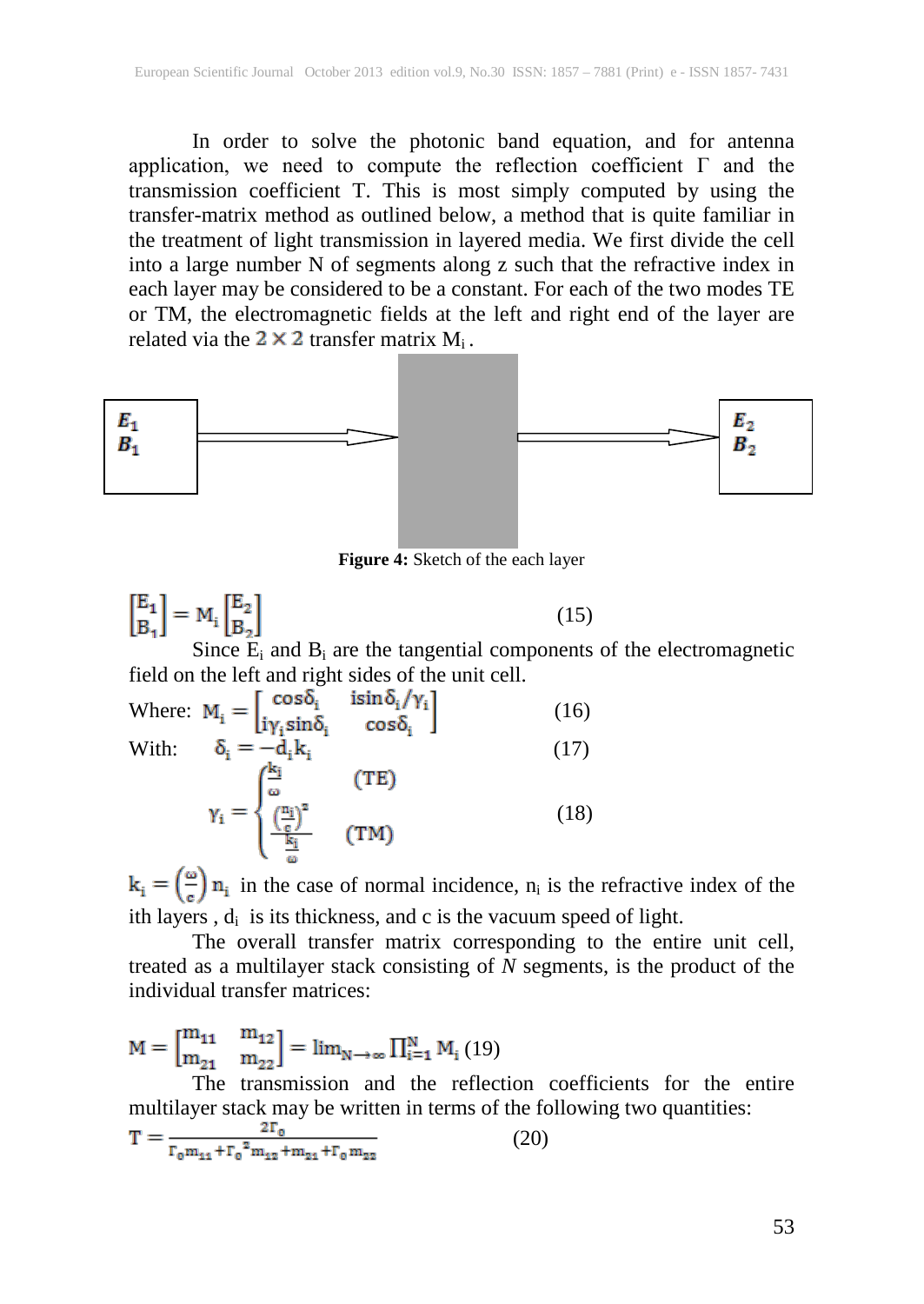(21)  $\alpha$  corresponds to the tail region,  $n_0$  being the refractive index at the two edges of the unit cell.

#### **Results and discussion**

Using a Bragg mirror constitutes of dielectric plates FR4\_epoxy with a permittivity  $\varepsilon_r = 4.4$  and thickness correspond the frequency  $f_0 = 10 \text{GHz}$ , the plates are separated with layers of air. This structure will interact with an external electromagnetic aggression, we have an interaction with a normal incident plane wave propagating at the resonant frequency  $f_0$ . The diffracted waves are characterized by the transmission or reflection coefficients (figure 5).



**Figure 5:** Influence on plate number of the transmission coefficient of a structure without default.

It is observed the presence of a frequency band prohibiting transmission of electromagnetic waves centered at  $f_0$ , called bandgap. The depth and width of the band gap depends on the number plates of the EBG structure, when the number of plates increases, the well of transmission becomes deeper and narrower, this is due to multiple reflections on the dielectric plates.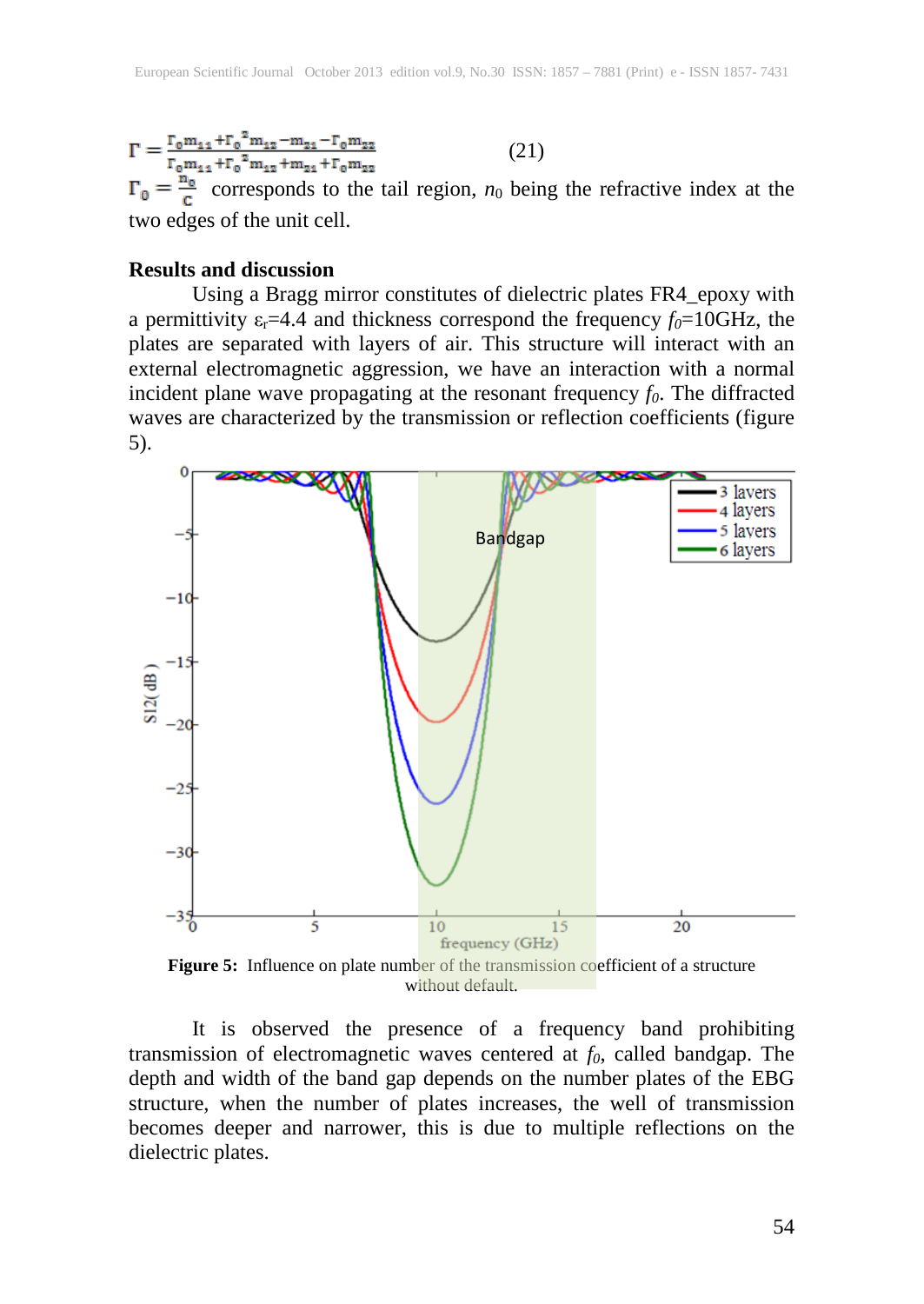To apply the EBG in antennas, the properties of resonant structures EBG it used (Eric ARNAUD, 2010, Yannick MERLE, 2003). This analysis leads to the development guideline EBG materials antenna. The first step of the design is the construction of a cavity in the middle of a multilayer structure EBG corresponds to the wavelength at which the transmission in the EBG is prohibited. Figure 6 shows the transmission and reflection coefficient for a structure has six layers. In this way, we obtain a resonant structure that resembles the Fabry-Perot cavity.



(b) reflection coefficient.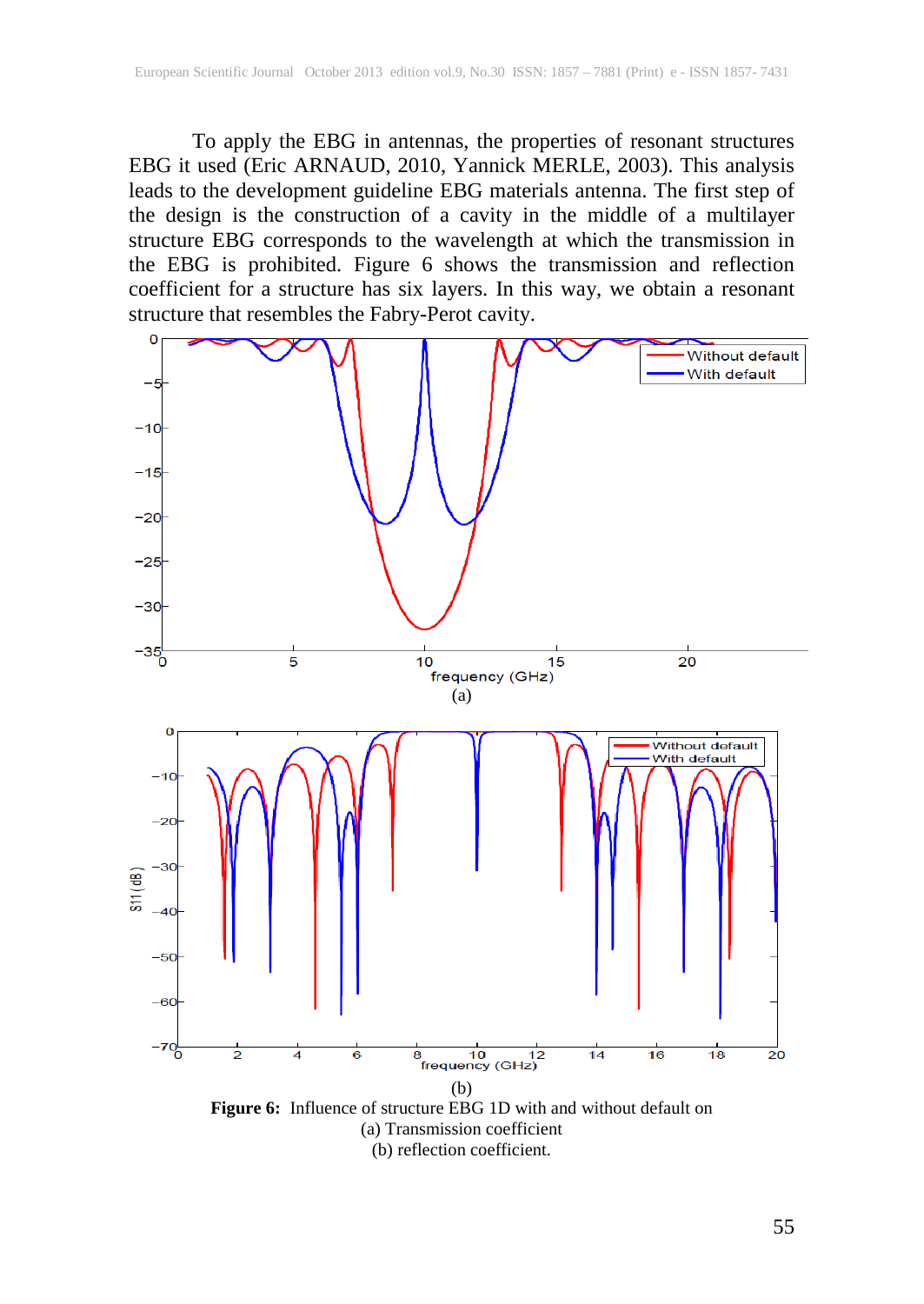Zeros (dB) of the transmission coefficient translate resonance phenomena, can be also extracted of peaks draw zero bending  $(< -30$  dB) of reflection coefficient. A transmission peak is formed at the center frequency *f0* of the bandgap, so to use the EBG antenna structure it is interesting to introduce default in the structure. This phenomenon of frequency filtering is exploited for EBG antenna design by introducing an excitation in the default. These materials also allow spatial filtering since it is possible to favor one direction of radiation in space when combined with an antenna. For radiation in one direction introducing a ground plane in the middle of the defect, and EBG material positioned above the ground plane with  $\lambda_0$  / 2.

This paragraph shows that the periodicity of the dielectric permittivity can prevent the propagation of waves in a certain frequency band. This notion of frequency can be extended to 2 or 3 dimensions, but the nature of the vector equation spread considerably complicates the theoretical resolution of the problem.

#### **Antenna design and results**

In figure 4 the top and bottom views of the UWB antenna is shown as well as its dimensions. The antenna was constructed on an  $h = 0.8$ mm Rogers RO4003 (tm) substrate with a relative permittivity  $\epsilon_r = 3.55$  and a loss tangent tan $\delta = 0.002$ .



**Figure 7:** The characteristic of antenna (a) top view (b) bottom view.

The result is obtained by using HFSS. A patch antenna radiator is fed by a  $50\Omega$  microstrip line. The microstrip feed line source itself is fed by *Lumped Port*. The model area is surrounded by an absorbent box ABC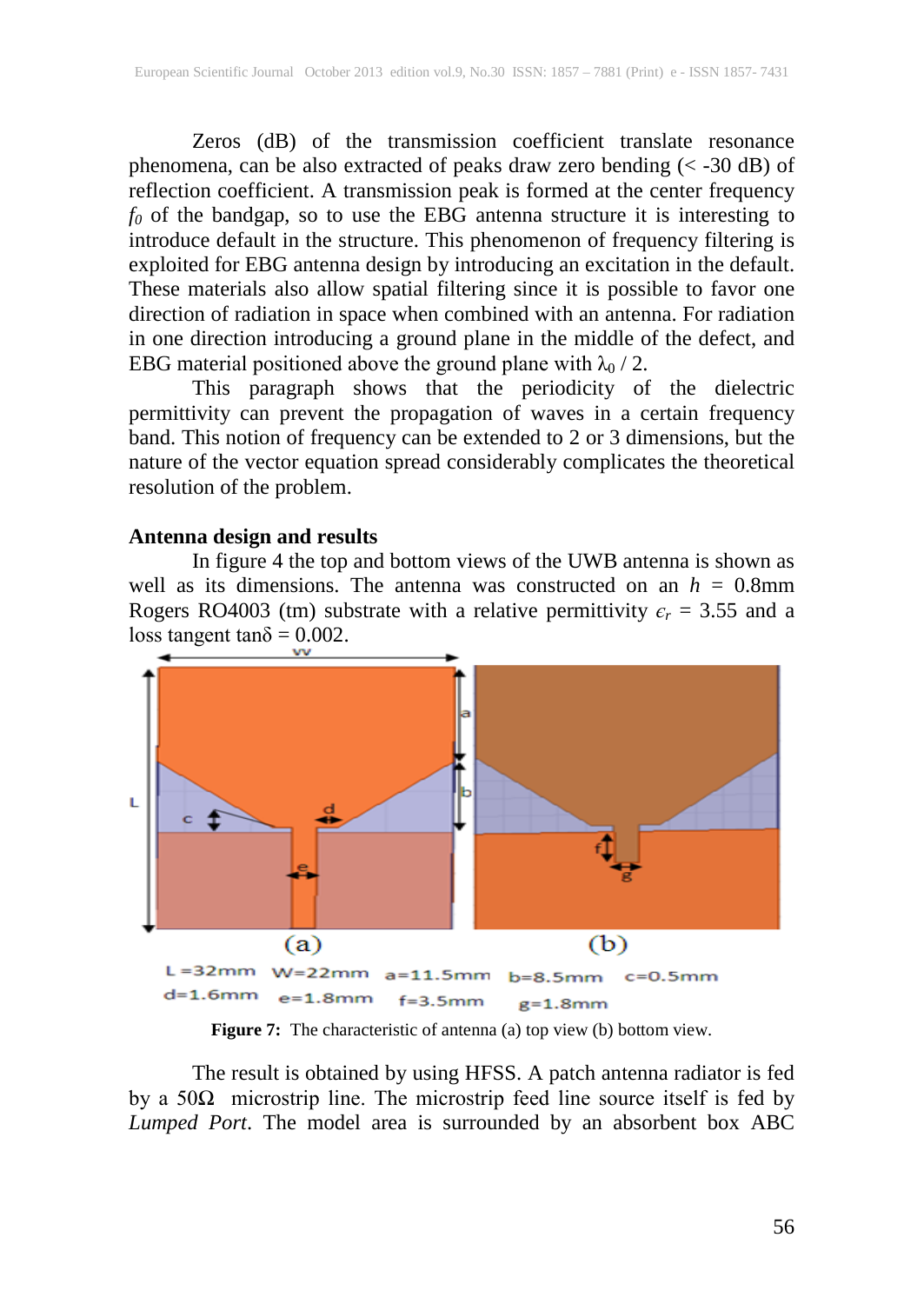(absorbing boundary condition). The figure 8 shows that antenna obtains a good impedance matching in an ultra width-band.



A resonant cavity composed of EBG material is added above UWB antenna to increases the gain. Figure 9 shows the proposed UWB antenna using EBG structures consists of three layers of FR4\_epoxy substrate with a relative permittivity  $\epsilon_r = 4.4$ .



**Figure 9:** antenna Ultra With Band using EBG structures

The figure 10 shows the impedance bandwidth of the proposed antenna, and that's operating at the entire UWB band (3.1GHZ to 10.6 GHz) for a wireless communication.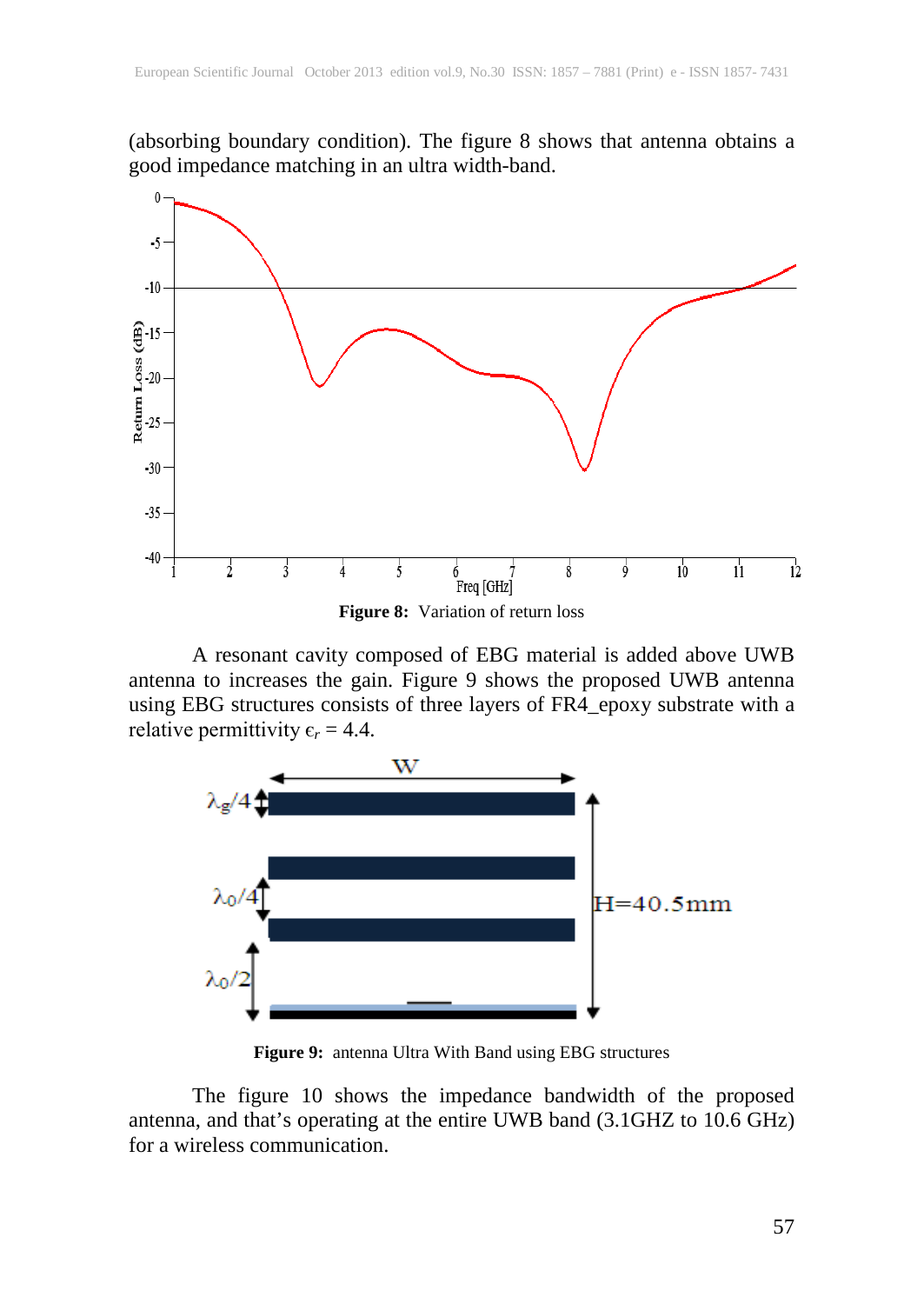

**Figure 10:** Return loss of the UWB antenna using EBG.

Moreover, the gain of EBG antenna has increased by a considerable amount of 16.58 dBi at 4.19 GHz compared with the simple ultra wide band antenna at the same frequency. The gain for the two antennas were calculated between the impedance bandwidth  $(2.93 - 11.72 \text{ GHz})$  as shown in Figure 11.



From Figure 11 we found increased gain significantly between 3.88 and 8.21 GHz compared with the antennas using a mushroom-like EBG in (Pradeep Kumar et al.,2013, Lin Peng and Chengli Ruan,2013) where the